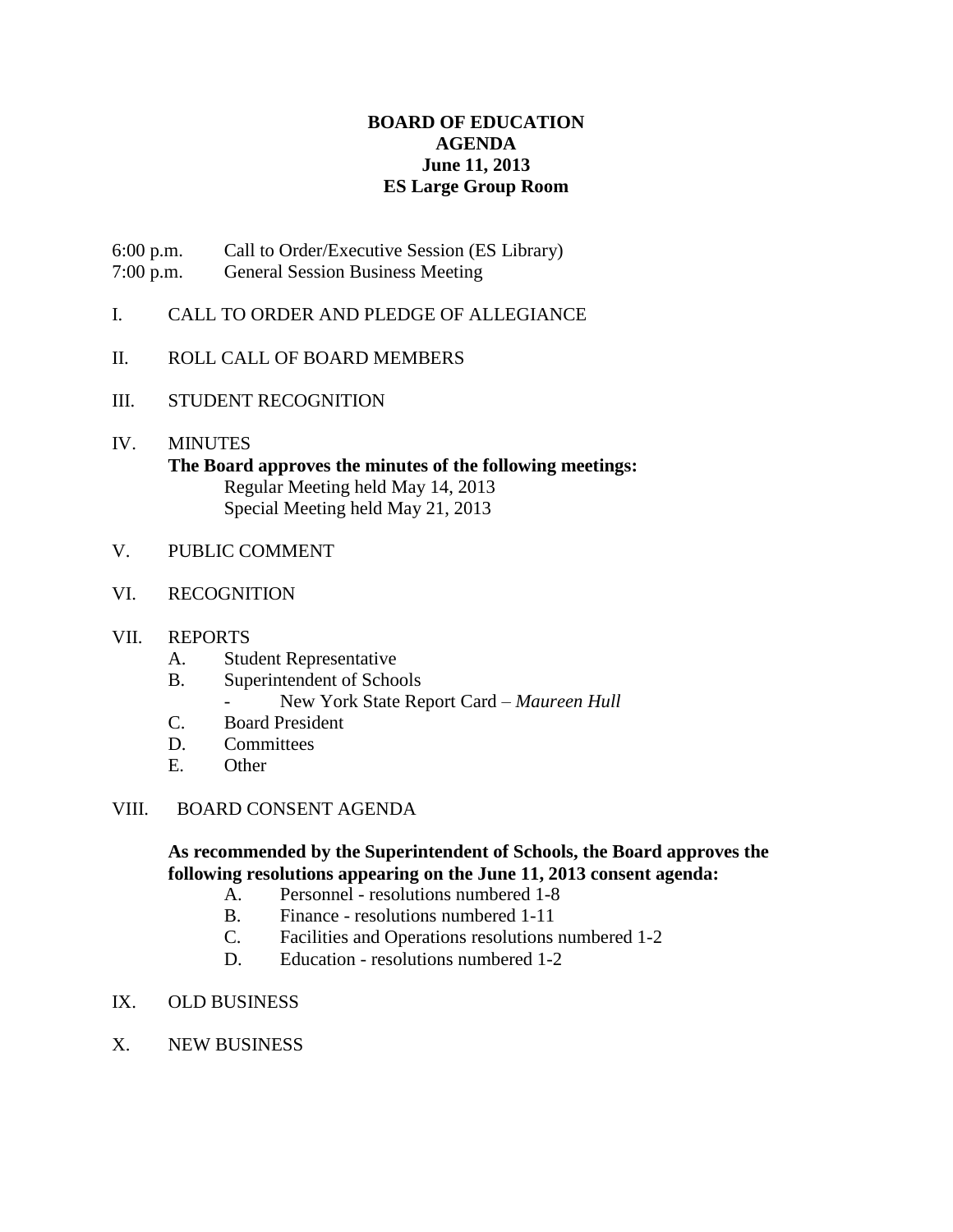# A. Board Policy

Policy 9210.2, Non-Administrative Confidential Employees revisions presented for a first reading and adoption

# B. Designation of Meeting

Annual Reorganization Meeting /Regular Monthly Business Meeting The Board designates July 2, 2013 as the Annual Reorganization Meeting and regular monthly business meeting of the Board of Education.

# XI. PUBLIC COMMENT

# XII. ADJOURNMENT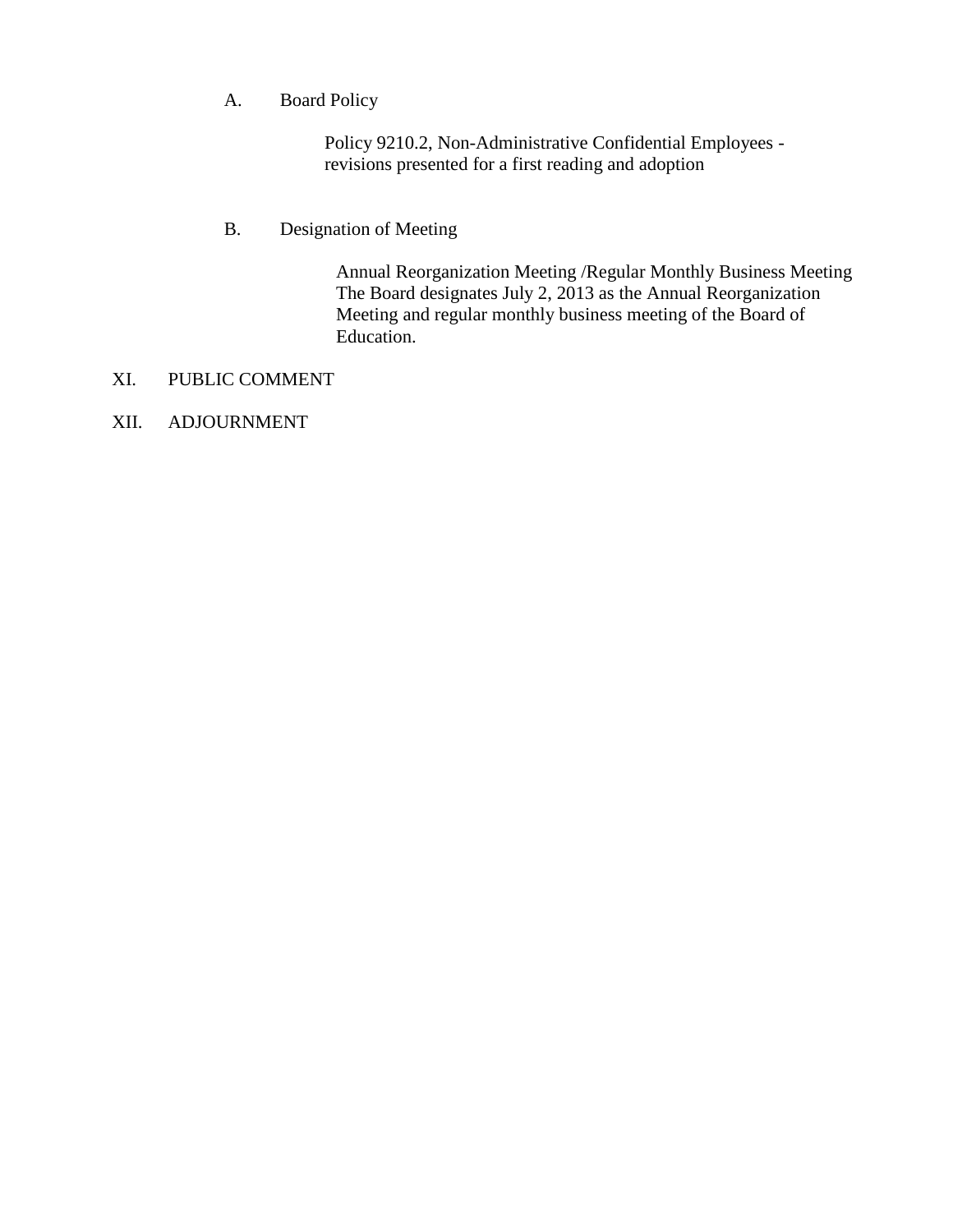#### **CONSENT AGENDA** June 11, 2013

#### **A. Personnel**

1. Appointment – Substitute

The Board approves the appointment Gina Deptola Coryell, as a substitute custodian for the 2013-2014 school year, at the rate of \$10.00 per hour, pending fingerprint clearance by the New York State Education Department.

2. Summer CSE

The Board approves the following staff, as needed, for the 2013 Special Education Committee on Special Education, at their hourly rate of pay, for the period July 1, 2013 to August 31, 2013.

**Psychologist** Dr. Allyson Carlson Kristen Wendel

Teachers Christina Carlson Monica Consalvo Melissa Corey Kelly Cusumano Dana St. Pierre Megan Ryan

3. Summer Academy and Special Education Program

The Board approves the following staff, as needed, for the 2013 Special Education Extended School Year Program, July 1, 2013 to August 9, 2013 (with the exception of July 4), Monday - Friday, 9:00 a.m. - 12:00 p.m.:

Psychologist Dr. Allyson Carlson

Nurses Susan Federico Arin Hampson (substitute)

Teachers Judy-Lynne Ciancarelli Shannon Griffin Michelle Landetta Tory Malvetti Stacia Schoen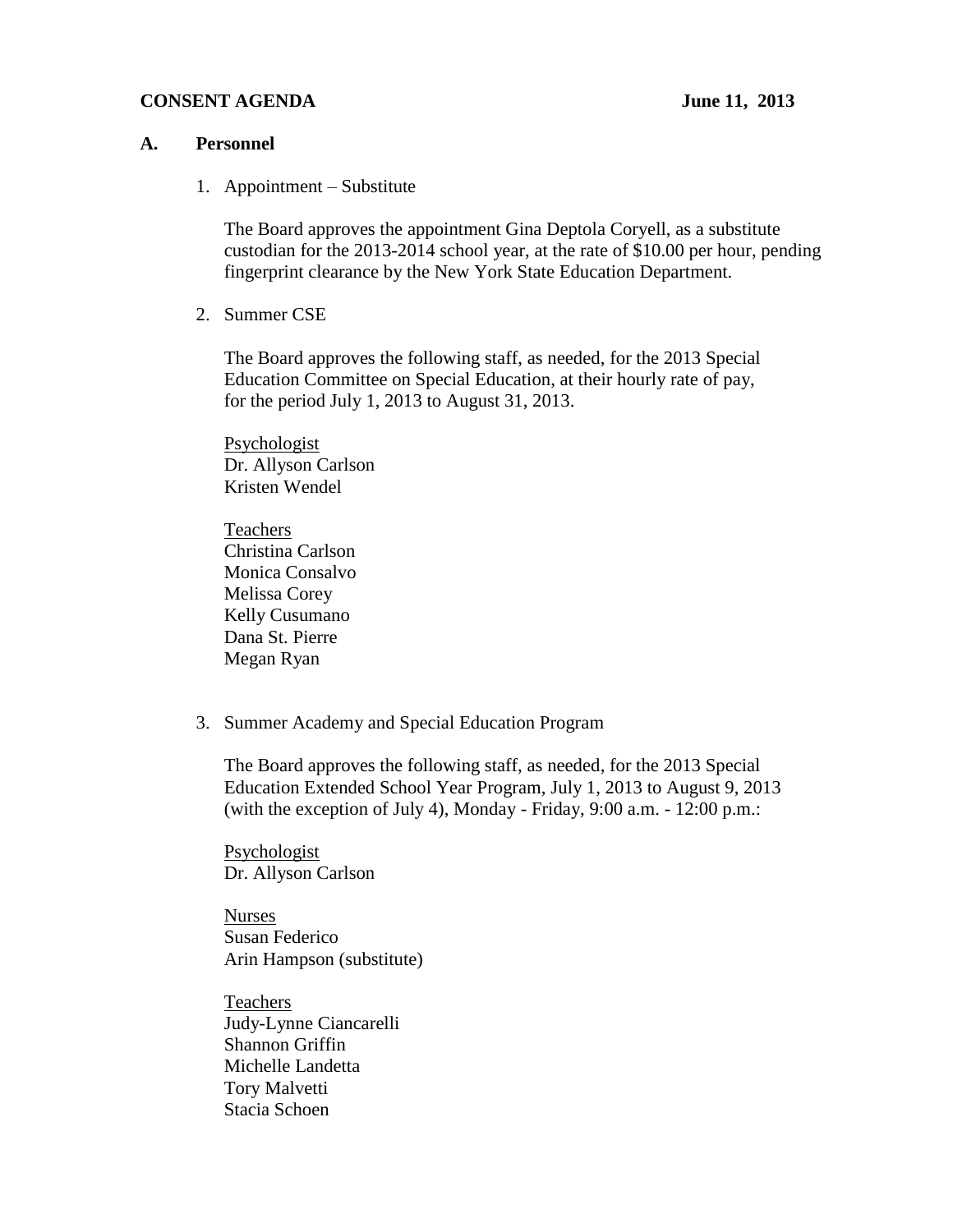Teaching Assistants Sheila Albinson Louise Cash Michelle Connolly Andrea Erland Rosemary Griffin (substitute) Karen Harvey Bonnie Kelsch Patricia Koehnlein Lynn Lalia (substitute) Hope Post Laura Wickel Allyson Wolff

4. Memorandum of Agreement – Paraprofessionals

The Board approves and ratifies the Agreement between the negotiating representatives of the Port Jefferson Union Free School District and the United Paraprofessionals Association of Port Jefferson, dated May 23, 2013; and authorizes the Superintendent of Schools and/or the Board President to execute the new Collective Bargaining Agreement incorporating the terms of said agreement.

5. Memorandum of Agreement – Office Staff

The Board approves the Memorandum of Agreement between the Board of Education and the Port Jefferson Office Staff Association pertaining to Article XXX, Excess Notification, and Article XXXII. D. Differentiated Staffing- Pilot Program.

6. FTE Reduction / Appointment

The Board hereby resolves that .3 FTE of the position of Linda Moran, teacher of Business Education, be eliminated effective June 30, 2013; and further, the Board approves the appointment of Linda Moran as a .5 FTE teacher of Business Education and a substitute teacher for the 2013-1014 school year.

7. Resignation – Foreign Language Teacher

The Board accepts the resignation of Kimberly Petrone, as a teacher of Foreign Language, effective June 30, 2013.

8. Resignation – Teaching Assistant

The Board accepts the resignation of Stefanie Marigliano, as a Teaching Assistant, effective June 30, 2013.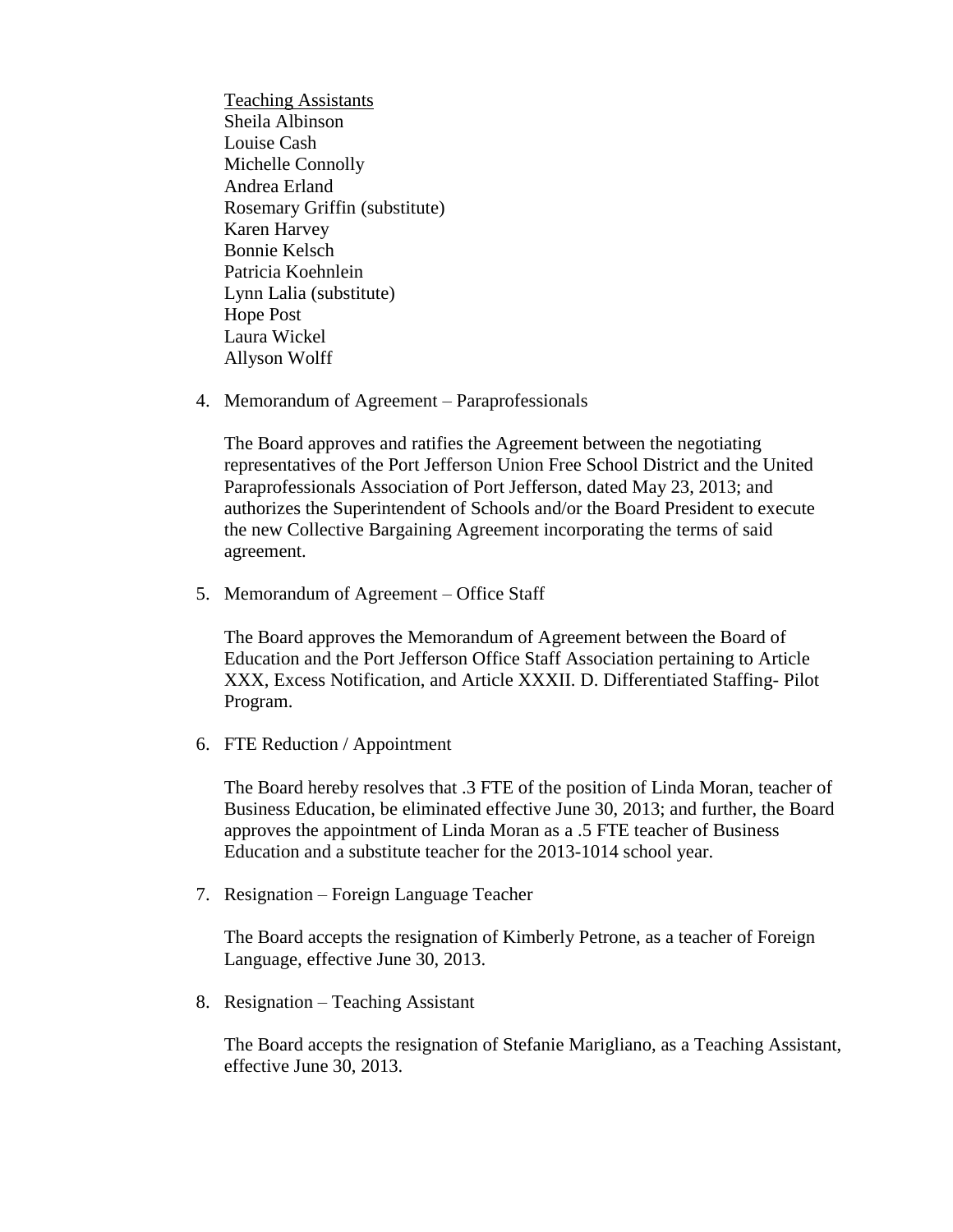### **B. Finance**

1. Financial Reports

The Board approves the financial reports.

2. Extension Food Service Contract

The Board approves the extension of the Food Service Program Contract with Whitsons School Nutrition Corp., Islandia, NY, for the 2013-2014 school year.

3. Extension Bid Award – Printing

The Board awards a bid extension to Sav-On Printing for the printing of school district materials for the 2013-2014 school year.

4. Extension Bid Award – Turf Maintenance Supplies

The Board awards a bid extension to Vigliotti Great Gardens for Turf Maintenance Supplies for the 2013-2014 school year.

5. Extension Bid Award – Oil and Gas Burner Maintenance & Repair Service

The Board awards a bid extension to Bain Mechanical for Oil and Gas Burner Maintenance and Repair Services for the 2013-2014 school year.

6. Extension Bid Award – Electrical Services

The Board awards a bid extension to Sentry General Contracting Company, Inc., for Electrical Services for the 2013-2014 school year.

7. Extension Bid Award – Plumbing Services

The Board awards a bid extension to Sentry General Contracting Company, Inc., for the Plumbing Services for the 2013-2014 school year.

8. Summer Transportation

The Board awards the RFP for Summer Transportation to the lowest responsible bidder, Suffolk Transportation Corp., for the 2013-2014 school year, with the option to renew on a yearly basis.

9. Award Increase

The Board approves an increase in award amount, from \$133,200 to \$154,000, to Valco, Inc., for the Tech Ed Building Contract 1 Capital Improvement Project - Window Replacement and General Construction.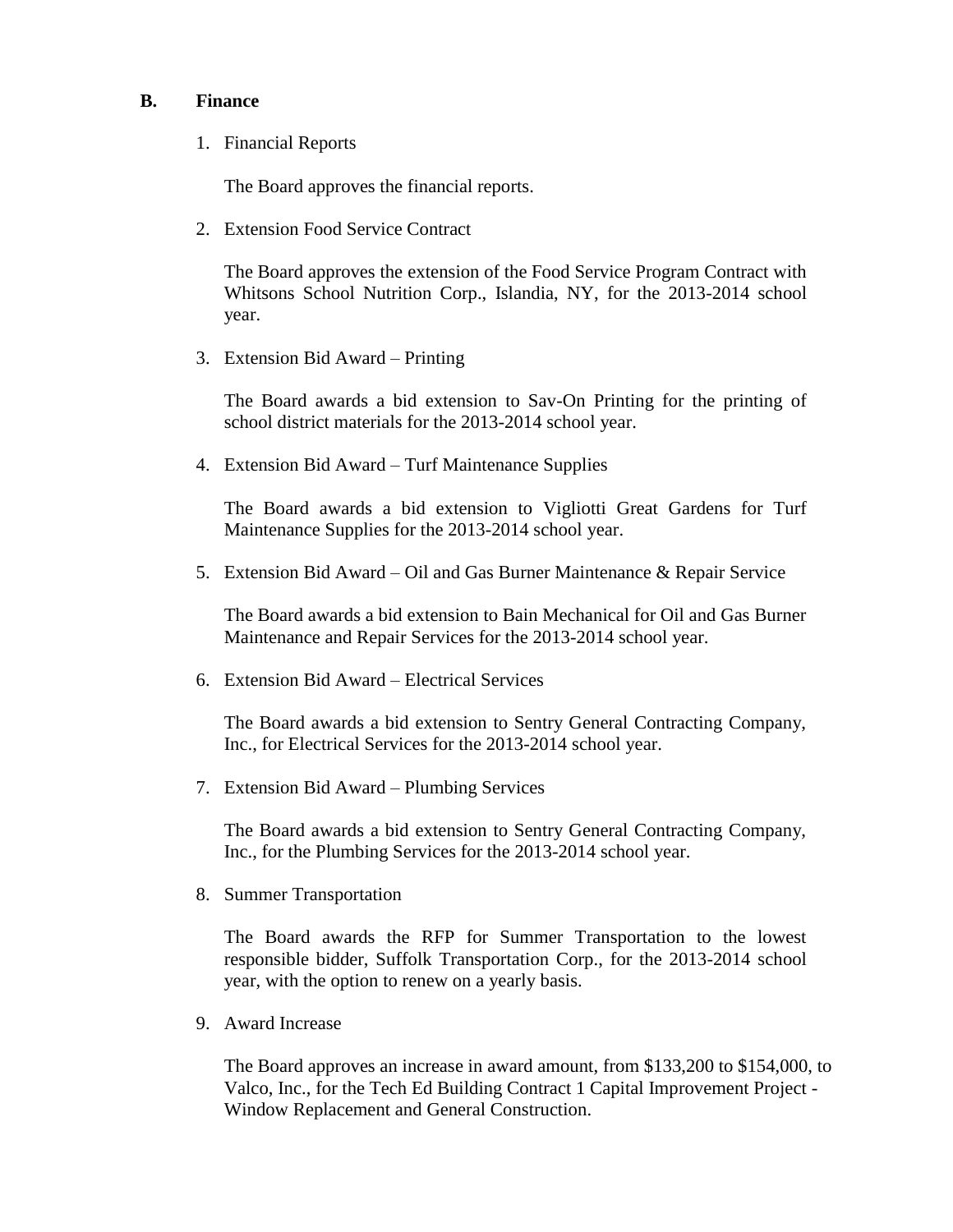### 10. Use of Donation

The Board approves the request of the Morrison Foundation that their donation to the district of \$1,380.00 be alternatively used for various athletic expenses.

11. Acceptance of Donation

The Board gratefully accepts the donation from the Wrestling Booster Club, of a 40' x 40' Reslite Lightweight Wrestling Mat, Light Purple (5) 6' x 40' sections and (2) 5'x 40' sections, in the approximate amount of \$7,900.

# **C. Facilities & Operations**

1. Surplus Property

The Board declares two (2) soccer shelters as surplus property and authorizes the Assistant Superintendent for Business to dispose of same in the best interest of the district.

2. Use of Insecticide

The Board authorizes the emergency use of the herbicide Roundup, during July 2013,

for poison ivy removal at the following locations: Edna Louise Spear Elementary School Earl L. Vandermeulen High School High School Tech Building

# **D. Education**

1. Committees on Special Education

The Board approves the recommendations of the Committees on Special Education.

2. Textbook Approval

The Board approves the adoption of *¡Avancemos! Level 3*, from McDougall Littell for LOTE-Spanish III.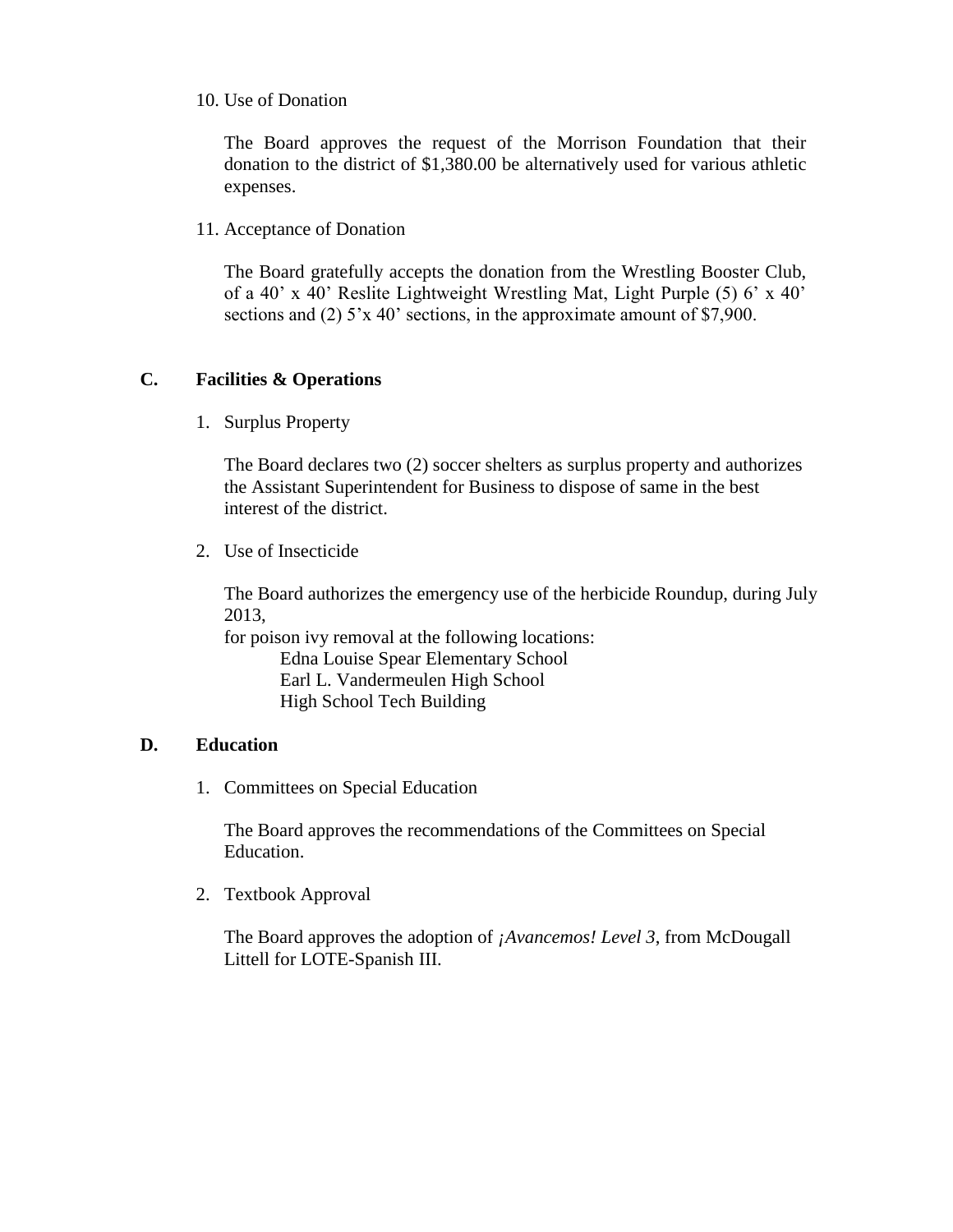# DISTRICT TREASURER/SECRETARY TO THE BUSINESS OFFICIAL

Benefits for the District Treasurer, and Secretary to the Business Official follow the applicable Office Staff Association contract with the exception of the following Articles:

Statement of Recognition

|    | Article I                  |        | Employee                               |
|----|----------------------------|--------|----------------------------------------|
|    | Article III                |        | <b>Grievance Procedure</b>             |
|    | <b>Article IV</b>          |        | Vacancies and/or Promotions            |
|    | Article VIII               |        | <b>Meeting Privileges</b>              |
|    | Article IX                 | $\sim$ | Sick Leave (Paragraph D)               |
| п. | Article XVI                | $-$    | Job Definition - Work Requirements     |
|    | Article XXIII              |        | <b>Required Statement- Section 201</b> |
|    | Article XXIV $(1)$ & $(2)$ |        | Compensation                           |
|    | Article XXVIII             |        | Dues Deduction /Agency Fee             |
|    | Article XXX                |        | <b>Excess Notification</b>             |
|    | Article XXXI               |        | Recall and Long Term Leave             |
|    | Article XXXIII             |        | <b>Salaries</b>                        |
|    | Article XXXIV              |        | Duration                               |

# Special Note:

In relation to Article XXV – Longevity for all Confidential Employees **the District Treasurer and the Secretary to the Business Official** is equivalent to the longevity for senior clerk typist.

# SECRETARY TO THE SUPERINTENDENT

Benefits for the Secretary to the Superintendent shall follow the applicable Office Staff Association contract, with the same excepted Articles as the other confidential employees set forth above, except as follows:

- 1. The Secretary to the Superintendent shall work the work schedule set by the Superintendent, Monday to Friday, 37.5 hours per week, presently 8:00 a.m. to 4:00 p.m., with no overtime or additional compensation beyond the regular work day.
- 2. Attendance at work on emergency school closings shall be at the discretion of the Superintendent with no additional compensation.
- 3. At the discretion of the Superintendent, attendance at work for two (2) days is required during all recess periods with no additional compensation. Should the Superintendent not require her attendance, the Secretary to the Superintendent may use vacation days for these absences.
- 4. Article XXXII of the Office Staff Association contract does not apply to the Secretary to the Superintendent.